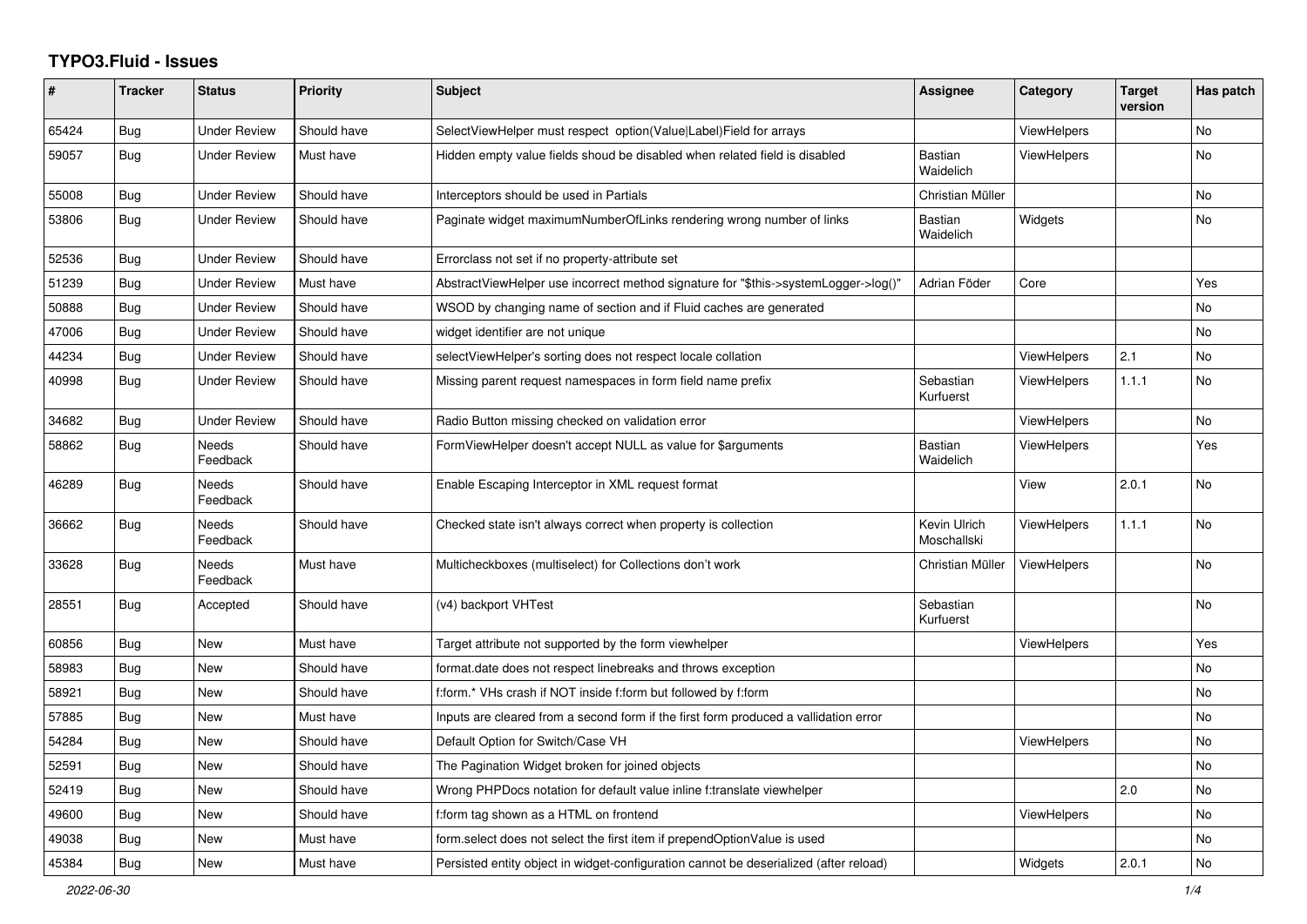| ∦     | <b>Tracker</b> | <b>Status</b>       | <b>Priority</b> | <b>Subject</b>                                                                                              | <b>Assignee</b>        | Category    | <b>Target</b><br>version | Has patch |
|-------|----------------|---------------------|-----------------|-------------------------------------------------------------------------------------------------------------|------------------------|-------------|--------------------------|-----------|
| 40064 | Bug            | New                 | Must have       | Multiselect is not getting persisted                                                                        |                        | ViewHelpers |                          | No        |
| 39990 | Bug            | New                 | Should have     | Same form twice in one template: hidden fields for empty values are only rendered<br>once                   |                        | Core        |                          | No        |
| 38369 | Bug            | New                 | Must have       | Resource ViewHelpers should not fall back to request package                                                |                        | View        |                          | No        |
| 37619 | Bug            | New                 | Should have     | Fatal Error when using variable in name attribute of Section ViewHelper                                     |                        | ViewHelpers |                          | No        |
| 36655 | Bug            | New                 | Should have     | Pagination Links                                                                                            |                        | Widgets     |                          | No        |
| 33551 | Bug            | New                 | Must have       | View helper values break out of a partial scope                                                             | Sebastian<br>Kurfuerst | Core        |                          | No        |
| 30937 | Bug            | <b>New</b>          | Should have     | CropViewHelper stringToTruncate can't be supplied so it can't be easily extended                            |                        | ViewHelpers |                          | Yes       |
| 28554 | Bug            | New                 | Should have     | (v4) implement feature flag to disable caching                                                              |                        |             |                          | No        |
| 28553 | Bug            | New                 | Should have     | improve XHProf test setup                                                                                   |                        |             |                          | No        |
| 28552 | Bug            | New                 | Should have     | (v5) write ViewHelper test for compiled run; adjust functional test to do two passes<br>(uncached & cached) |                        |             |                          | No        |
| 28550 | Bug            | New                 | Should have     | (v4) make widgets cacheable, i.e. not implement childnodeaccess interface                                   |                        |             |                          | No        |
| 28549 | Bug            | New                 | Should have     | make widgets cacheable, i.e. not implement childnodeaccess interface                                        |                        |             |                          | No        |
| 27607 | Bug            | New                 | Must have       | Make Fluid comparisons work when first element is STRING, second is NULL.                                   |                        | Core        |                          | No        |
| 13045 | Bug            | New                 | Should have     | Entity decode of strings are different between if-conditions and output of variable                         |                        |             |                          |           |
| 12863 | Bug            | New                 | Should have     | Attributes of a viewhelper can't contain a '-'                                                              | Sebastian<br>Kurfuerst | Core        |                          | No        |
| 8648  | Bug            | New                 | Should have     | format.crop ViewHelper should support all features of the crop stdWrap function                             |                        | ViewHelpers |                          | No        |
| 3481  | Bug            | New                 | Should have     | Use ViewHelperVariableContainer in PostParseFacet                                                           |                        | Core        |                          | No        |
| 52640 | Feature        | <b>Under Review</b> | Should have     | Create an UnlessViewHelper as opposite to the IfViewHelper                                                  | <b>Marc Neuhaus</b>    |             |                          | No        |
| 49756 | Feature        | <b>Under Review</b> | Should have     | Select values by array key in checkbox viewhelper                                                           |                        |             |                          | No        |
| 46257 | Feature        | <b>Under Review</b> | Should have     | Add escape sequence support for Fluid                                                                       |                        | Core        |                          | No        |
| 43346 | Feature        | <b>Under Review</b> | Should have     | Allow property mapping configuration via template                                                           | Karsten<br>Dambekalns  | ViewHelpers | 2.1                      | No        |
| 45345 | Feature        | Needs<br>Feedback   | Should have     | Easy to use comments for fluid that won't show in output                                                    |                        |             |                          |           |
| 33394 | Feature        | Needs<br>Feedback   | Should have     | Logical expression parser for BooleanNode                                                                   | Tobias Liebig          | Core        |                          | No        |
| 8989  | Feature        | Needs<br>Feedback   | Could have      | Search path for fluid template files                                                                        |                        | View        |                          | No        |
| 3291  | Feature        | Needs<br>Feedback   | Should have     | Cacheable viewhelpers                                                                                       |                        |             |                          | No        |
| 9005  | Feature        | Accepted            | Could have      | Fluid Template Analyzer (FTA)                                                                               | Sebastian<br>Kurfuerst |             |                          |           |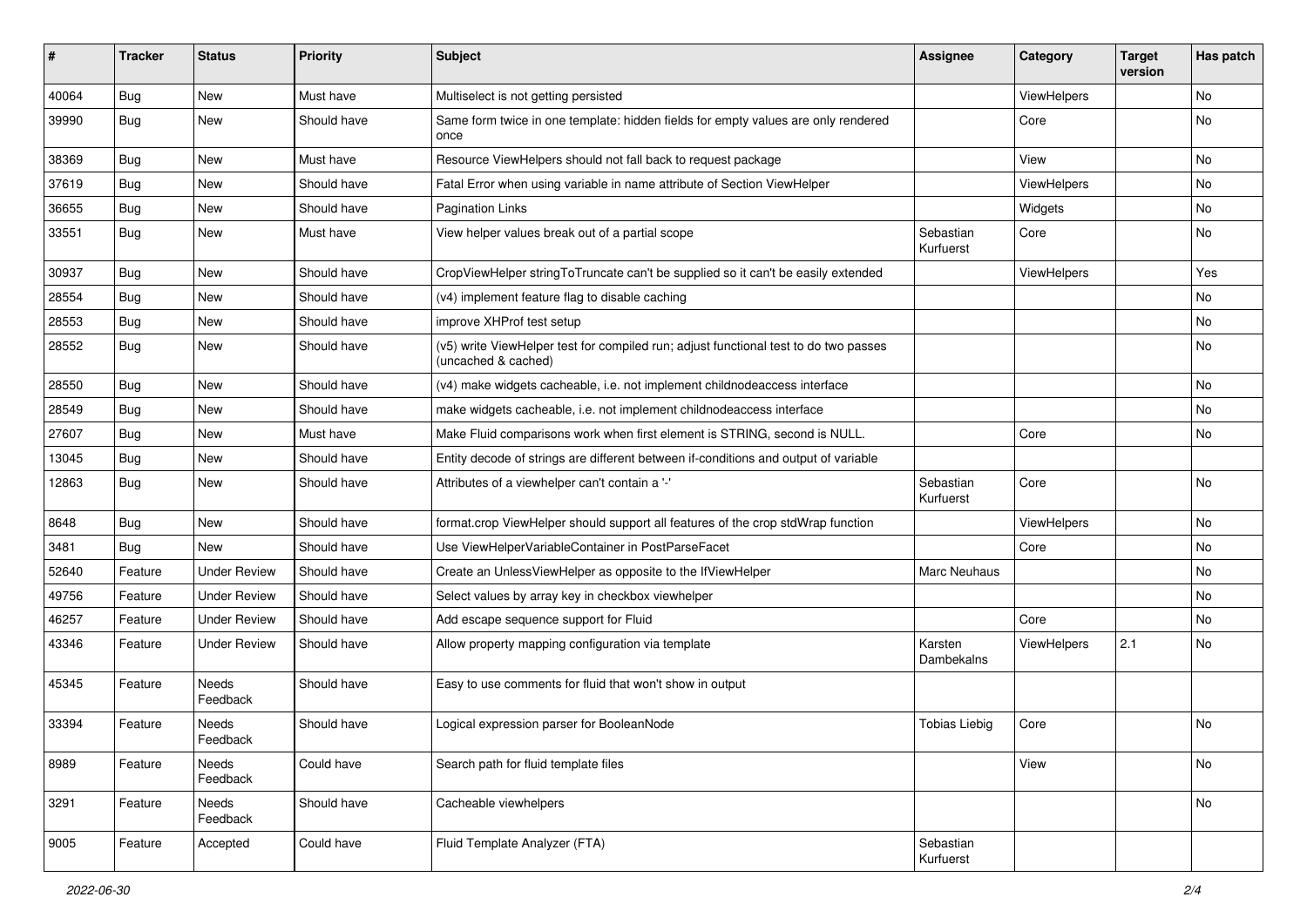| #     | <b>Tracker</b> | <b>Status</b>       | <b>Priority</b> | Subject                                                                                              | <b>Assignee</b>        | Category    | <b>Target</b><br>version | Has patch |
|-------|----------------|---------------------|-----------------|------------------------------------------------------------------------------------------------------|------------------------|-------------|--------------------------|-----------|
| 5933  | Feature        | Accepted            | Should have     | Optional section rendering                                                                           | Sebastian<br>Kurfuerst | ViewHelpers |                          | No        |
| 62346 | Feature        | New                 | Could have      | f:comment should have high precende                                                                  |                        | Core        | 3.x                      | No        |
| 60271 | Feature        | New                 | Should have     | Paginate viewhelper, should also support arrays                                                      |                        |             |                          | No        |
| 60181 | Feature        | New                 | Could have      | Caching mechanism for Fluid Views/Templates                                                          |                        | View        |                          | No        |
| 60003 | Feature        | <b>New</b>          | Should have     | Add required-Attribute to f:form.password                                                            |                        | ViewHelpers |                          | No        |
| 51277 | Feature        | New                 | Should have     | ViewHelper context should be aware of actual file occurrence                                         |                        |             |                          | No        |
| 51100 | Feature        | New                 | Must have       | Links with absolute URI should have the option of URI Scheme                                         |                        | ViewHelpers |                          | No        |
| 48355 | Feature        | New                 | Could have      | Assign output of viewhelper to template variable for further processing.                             |                        |             |                          |           |
| 46545 | Feature        | <b>New</b>          | Should have     | Better support for arrays in options of SelectViewHelper                                             |                        |             |                          | No        |
| 45153 | Feature        | New                 | Should have     | f:be.menus.actionMenuItem - Detection of the current select option is insufficient                   |                        |             |                          | No        |
| 42397 | Feature        | New                 | Should have     | Missing viewhelper for general links                                                                 |                        |             |                          | No        |
| 40081 | Feature        | New                 | Should have     | Allow assigned variables as keys in arrays                                                           |                        |             |                          | No        |
| 39936 | Feature        | New                 | Should have     | registerTagAttribute should handle default values                                                    |                        | ViewHelpers |                          | No        |
| 38130 | Feature        | New                 | Should have     | Checkboxes and multiple select fields should have an assignable default value                        |                        |             |                          | No        |
| 37095 | Feature        | New                 | Should have     | It should be possible to set a different template on a Fluid TemplateView inside an<br>action        | Christopher<br>Hlubek  |             |                          | No        |
| 36559 | Feature        | New                 | Could have      | New widget progress bar                                                                              |                        |             |                          | Yes       |
| 36410 | Feature        | New                 | Should have     | Allow templates to send arguments back to layout                                                     |                        | ViewHelpers |                          | No        |
| 33215 | Feature        | New                 | Should have     | RFC: Dynamic values in ObjectAccess paths                                                            |                        |             |                          | No        |
| 31955 | Feature        | New                 | Should have     | f:uri.widget                                                                                         |                        | Widgets     |                          | No        |
| 30555 | Feature        | New                 | Could have      | Make TagBuilder more extensible                                                                      |                        | Core        |                          | No        |
| 10472 | Feature        | New                 | Could have      | Fluid Standalone distribution                                                                        |                        | Core        |                          | No        |
| 9514  | Feature        | New                 | Should have     | Support explicit Array Arguments for ViewHelpers                                                     |                        |             |                          |           |
| 7608  | Feature        | New                 | Could have      | Configurable shorthand/object accessor delimiters                                                    |                        | Core        |                          | Yes       |
| 4704  | Feature        | New                 | Should have     | Improve parsing exception messages                                                                   |                        | Core        |                          |           |
| 3725  | Feature        | New                 | Could have      | CSS Engine                                                                                           | Christian Müller       | ViewHelpers |                          | No        |
| 1907  | Feature        | New                 | Could have      | Default values for view helpers based on context                                                     |                        | Core        |                          |           |
| 5636  | Task           | <b>Under Review</b> | Must have       | Form RadioViewHelper and CheckBoxViewHelper miss check for existing object<br>before it is accessed. |                        |             |                          | No        |
| 46091 | Task           | Needs<br>Feedback   | Should have     | Show source file name and position on exceptions during parsing                                      |                        |             |                          | No        |
| 8491  | Task           | Needs<br>Feedback   | Should have     | link.action and uri.action differ in absolute argument                                               | Karsten<br>Dambekalns  | ViewHelpers |                          | No        |